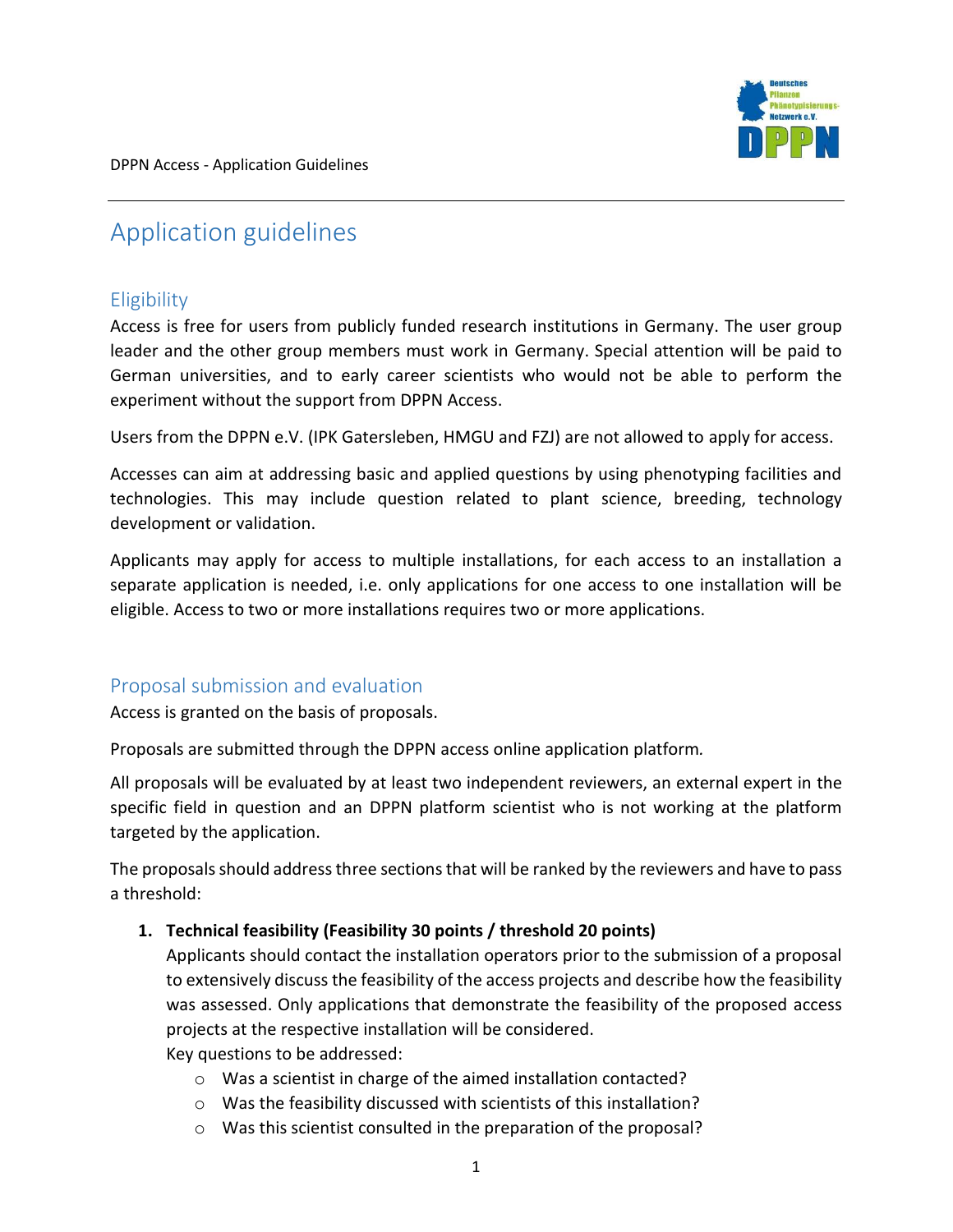

DPPN Access - Application Guidelines

## **2. Excellence: description of work (40 points /threshold 30 points)**

The projects have to demonstrate scientific excellence or technological progress (for technology development assess).

Key points to be addressed:

- o Introduction and background of the DPPN access project
- o Expected impact of the proposed DPPN access project
- $\circ$  Previous work and existing datasets related to the access project, how do they contribute to the success of the DPPN access project
- o A detailed work plan

## **3. Output (30 points /threshold 20 points)**

Scientific progress leading to publications or proven technological progress are expected Key points to be addressed:

- o What type of results do you expect from the proposed DPPN access projects?
- o How will this benefit the question you want to answer?
- o What are the expected publications?
- o Data management plan (how will the data (incl. raw data) be made available to the community

The selected projects and their status will be listed on the DPPN e.V. website.

## Selection procedure

Based on the recommendations of the reviewers and the feasibility of the project, proposals will be ranked and selected for access.

To efficiently address the demand of the users, proposals which passed the threshold but that were not selected for access to the proposed installation will be taken into consideration for access to other comparable installation, if there is capacity for access and if the DPPN access project is feasible.

Each applicant will be informed about the outcome of its proposal approximately 6-8 weeks after the submission deadline at the latest.